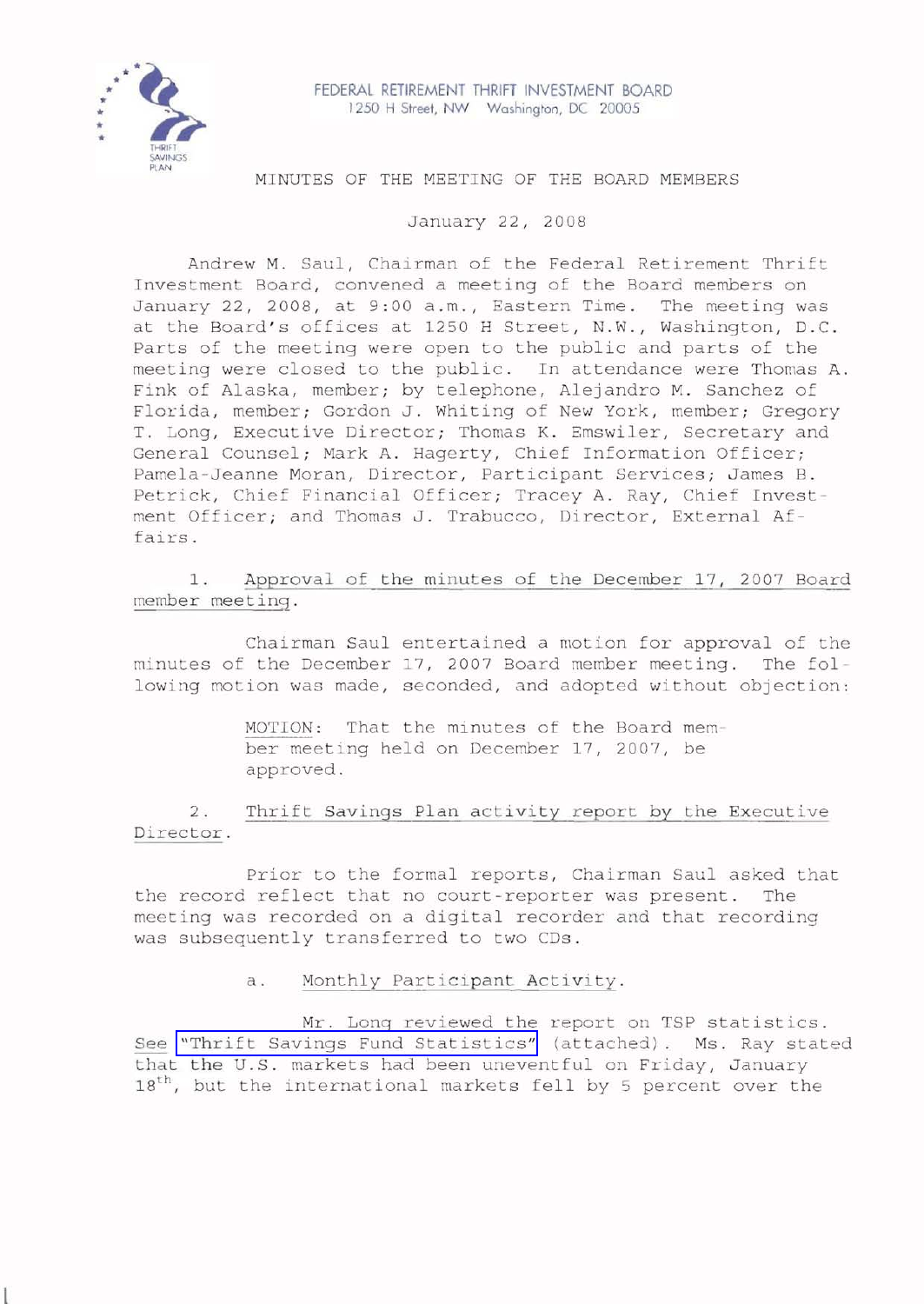weekend. As a consequence, the Dow futures were predicting the market would open down 500 points today. When the Federal Reserve cut interest rates .75 percent, the futures rallied but then deteriorated. Mr. Long noted that this volatility will be of concern to the participants and beneficiaries. He added that he hopes most participants invest for the long term, but added, because most transactions are done over the web, even if this market volatility leads to increased interfund transfers, we will be able to handle it.

Chairman Saul said that participants must look to long-term goals; the TSP is meant to be a long-term plan. Nevertheless, each participant must determine what level of market risk is acceptable. The most important thing the Agency can do is ensure that TSP assets are safe and that the system is functioning. He recognizes that there may be some delays at the call centers, but he has complete confidence the staff will handle the influx. He added that he is aware that call center staff has increased recently but that callers may still experience delays.

Mr. Long noted that the \$231 billion invested in the TSP is virtually unchanged from last month. The FERS participation rate remains at 85.6 percent and, with rounding, the TSP now has 3.9 million participants. This is <sup>a</sup> very large plan and it gets bigger every month. The expense ratio for <sup>2007</sup> is one basis point. Chairman Saul noted that the expense ratio will likely increase in 2008 due to the major expenditures the Board approved for the TSP's computer systems.

Mr. Long pointed out that the Active Duty participation rate had increased to 34.8 percent, the Reserve participation rate had increased to 11.9 percent, and the total uniformed service participation rate had increased to 26.2 percent. Mr. Sanchez said that he had spoken with a number of uniformed service members at a dinner he attended in Pensacola. The service members seemed very familiar with the TSP and he was pleased to see that the uniformed participation rate continues to grow.

# b. Gross and Net Expenses for 2004-2007.

Mr. Long review two charts showing the [TSP's](http://www.frtib.gov/pdf/minutes/MM-2008Jan-Att2.pdf) gross and net [expenses](http://www.frtib.gov/pdf/minutes/MM-2008Jan-Att2.pdf) (attached). One chart shows expenses as basis points and the other shows expenses as dollars. The green areas on the charts show the amounts we charge participants. In 2004, we charged participants 5.8338 basis points (which we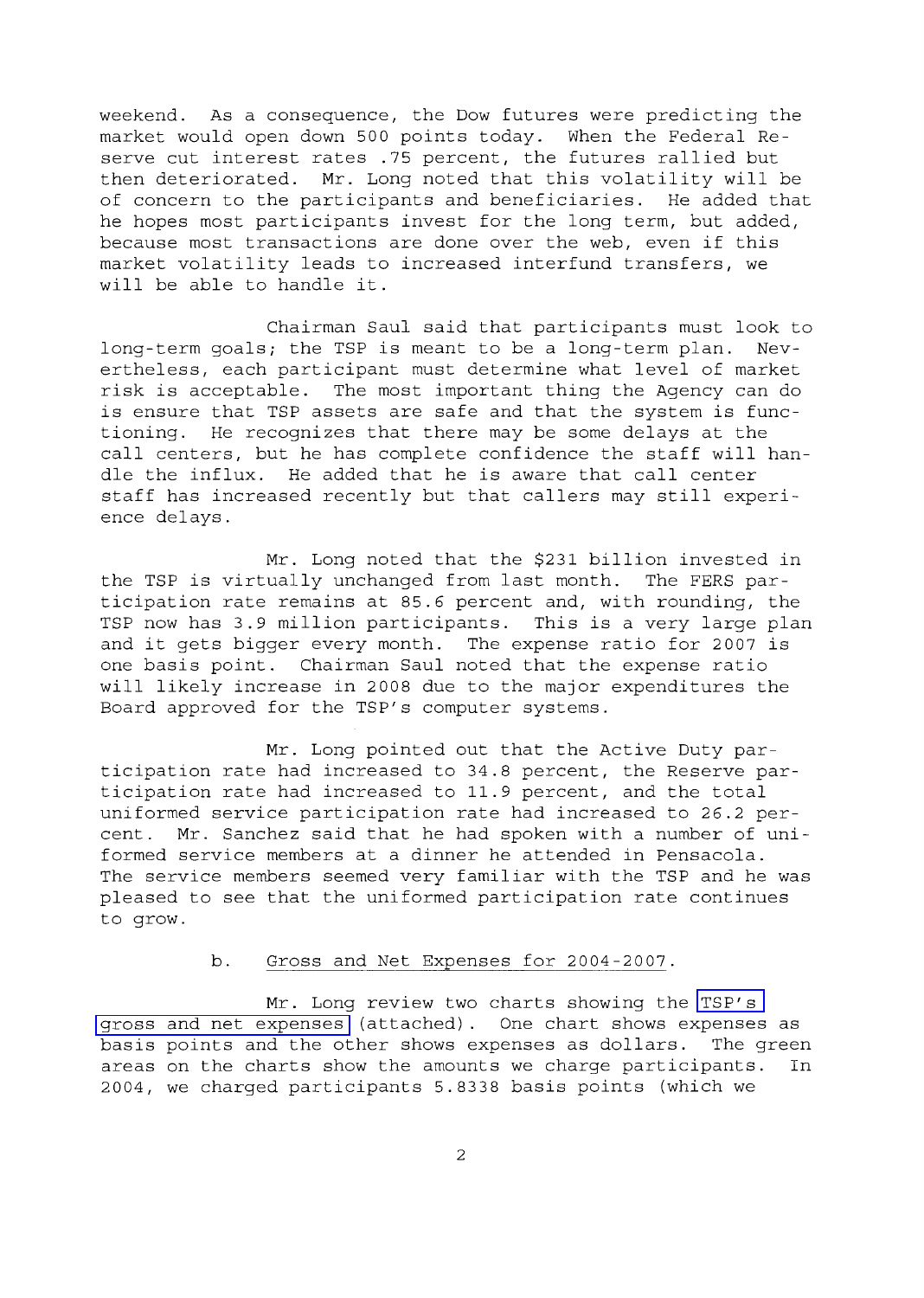rounded to 6 basis points) *<sup>i</sup>* in 2005, we charged 4.756 basis points (which we rounded to 5 basis points) *<sup>i</sup>* in 2006, we charged 3.1305 basis points (which we rounded to 3 basis points) *<sup>i</sup>* and, in 2007, we charged 1.4583 basis points (which we rounded to 1 basis point). Chairman Saul commented that it is important to note that the chart shows basis points, not percentages, because it appears to show percentages. Mr. Petrick agreed and added that in 2004, we charged .058338 percent and in 2007 we charged .014583 percent. Chairman Saul stated that <sup>a</sup> basis point is 1/100 percent. Mr. Long said that these are very small numbers and added that what we charge participants is much less than is available through any other plan. Chairman Saul asked what does <sup>a</sup> typical, large, 401(k) plan charge. Mr. Long stated that Ennis-Knupp had determined that a well-run plan typically charged 60-70 basis points. Consequently, the highest amount we charged was still substantially less than what <sup>a</sup> well-run private sector plan would charge. Chairman Saul stated that this is <sup>a</sup> very large difference. He stressed that while many in the private sector view the public sector as being inefficient, the TSP was just the opposite. The Agency has cut expenses since the current Board was seated, even though assets under management doubled and the number of participants increased by 800,000. The TSP is running much more efficiently than private sector plans. He is very proud of how well this plan is administered.

Mr. Petrick returned to the discussion of the charts. The yellow and blue areas represent credits against gross expenses for loan fees and plan forfeitures. Gross expenses (3.5 basis points in 2007) are higher than the net expenses we charge to participants. Gross expenses, have, however, also fallen. The second chart shows real dollars (gross and net) *<sup>i</sup>* the gross amount has declined. There was <sup>a</sup> slight increase in 2005 due to some charges attributable to the new record-keeping system (to include associated communication materials) .

The \$31.5 million forfeited to the plan in 2007 was a significant offset to gross expenses. This may be a short-term phenomenon caused by the correction of retirement system coverage of employees who had been misclassified when the Federal government adopted the FERS retirement system but retained the CSRS retirement system for employees hired before the new system was implemented. Mr. Long added that the Board members might recall Ms. Moran speaking about FERCCA (Federal Erroneous Retirement Coverage Corrections Act). We are not sure when most corrections will be completed, but, this year, the plan's net expense ratio would have been 2-3 basis points but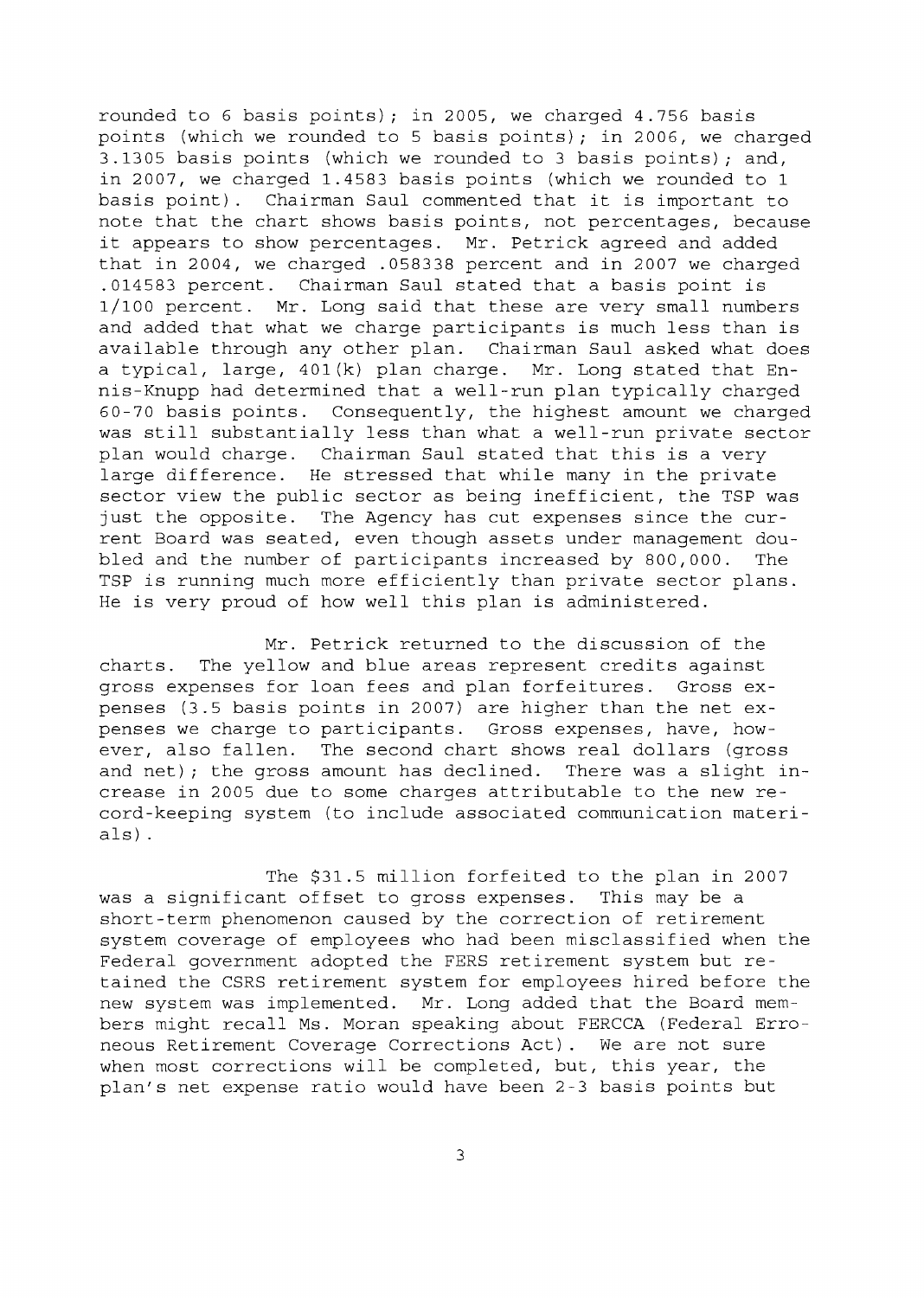for the forfeitures attributable to FERCCA corrections. As <sup>a</sup> consequence, while Agency staff is doing its best to reduce expenses, factors external to the Agency, like FERCCA, have helped. Chairman Saul noted that, even so, gross expenses have fallen from \$89.9 million in 2005 to \$75.7 million in 2007 despite the significant growth in assets under management and in TSP participants. Mr. Long stated that he wanted to ensure that the Board understood that this year's charge of <sup>1</sup> basis point will not last forever.

Mr. Fink commented that the forfeitures and loan fees offset more than 50 percent of gross expenses this year; while forfeitures constituted the largest portion of this offset, loan fees have increased also. Mr. Petrick said that we expect the amount attributable to loan fees will be stable (it was much lower in <sup>2004</sup> only because that was the first year we charged loan fees and we only charged fees for part of 2004). Mr. Long added that loan fees will likely increase as the plan increases and plan loans increase commensurately. Mr. Fink and Chairman Saul stated that this had been an excellent presentation. Chairman Saul asked that, next time, the charts more clearly show that we charge basis points, not percentages.

Mr. Sanchez stated that, at 9:40 a.m., he must leave the meeting and expressed his apologies.

# c. Legislative Report.

Mr. Trabucco reported that, during Congress' recess, he, Ms. Moran, and Mr. Emswiler had worked with Congressional staff on the language of the automatic enrollment/L Fund default bills. He expects the bills will be introduced in the near future.

3. Quarterly Reports.

### a. Quarterly Investment Policy Review.

Ms. Ray reviewed the January 9, 2008 [memorandum](http://www.frtib.gov/pdf/minutes/MM-2008Jan-Att3.pdf) (attached), on the performance of the G, F, C, S, I, and L Funds during December 2007.

She noted that, in December, all funds tracked the indexes perfectly with the exception of the small-mid cap fund. It outperformed its index by <sup>7</sup> basis points due to the sampling technique used by the fund. The fixed income fund has outperformed its index by <sup>10</sup> basis points for the year, primar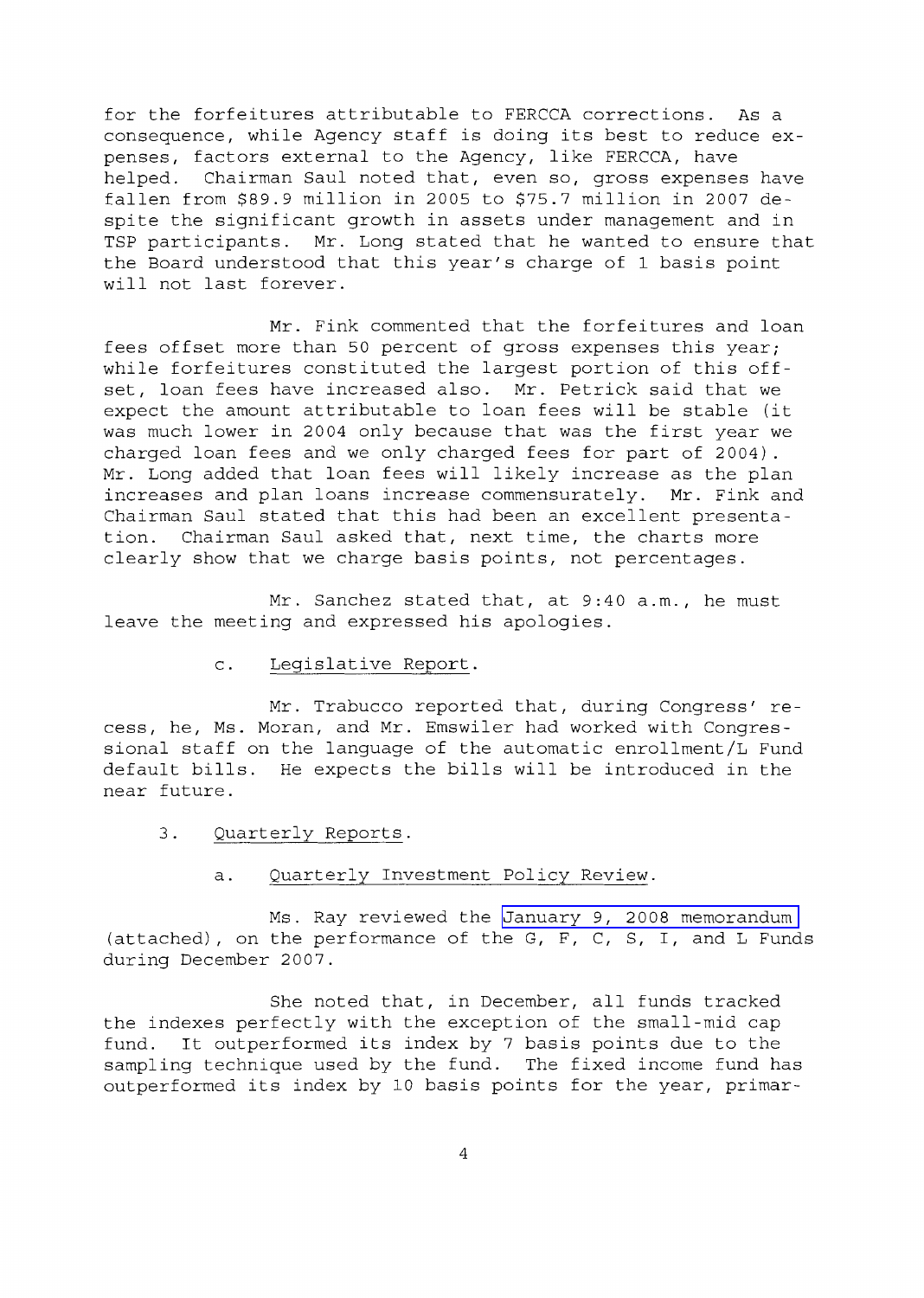ily due to <sup>a</sup> class action settlement. The <sup>I</sup> Fund outperformed its index by <sup>28</sup> basis points for the year, primarily because the index is net of taxes whereas the <sup>I</sup> Fund is tax-exempt.

The 2007 trading costs for the I Fund are 6.2 basis points or \$16.5 million. In 2007, \$26.7 billion was traded in the <sup>I</sup> Fund--which represents approximately <sup>100</sup> percent of its market value. During December, \$1.3 billion was traded in the <sup>I</sup> Fund--incurring trading costs of \$759,987.

Mr. Fink asked whether interfund transfer activity had decreased since the Executive Director was given authority to ask abusive traders to reduce their activity. Mr. Long explained that the interim regulation allows him to send letters to the abusive traders and that he expects to send those letters next week. We anticipate sending the draft final regulation to the Employee Thrift Advisory Counsel next week for its comments and to then publish the proposed regulation in the Federal Register with a 30-day comment period. If someone suggests a better way to address the problem, we will adopt it. Mr. Fink asked when we anticipated the policy to be mandatory and was told late-March or early-April. Mr. Fink then asked whether interfund transfers have decreased. Mr. Long replied that they have; this decrease may be due to press coverage of the issue. Mr. Trabucco stated that we will fully consider all comments because we are <sup>a</sup> good ideas place; that is why we surveyed industry practice before developing <sup>a</sup> proposal. Mr. Long said that we can't have 100 percent turnover of a fund during a year.

Ms. Ray noted that the <sup>I</sup> Fund fell 2.25 percent in December but was up 11.17 percent for the year. The F Fund was the next best performer, returning 7.09 percent for the year and continuing to perform well in January. The G Fund returned <sup>4</sup> percent in December. For the year, all <sup>L</sup> Funds outperformed the G, C, and <sup>S</sup> Funds. The 2030 and 2040 Funds outperformed all Funds except the I Fund. Since inception, the 2020, 2030, and <sup>2040</sup> Funds outperformed all underlying Funds except the <sup>I</sup> Fund.

Mr. Long stated that page 8 shows interfund transfer activity. Mr. Long added that the 133,550 interfund transfers in December was the lowest monthly total for the year; press coverage of this issue must have had some affect.

Ms. Ray referred to page nine and pointed out that the amount invested in the L Funds had grown from \$16.8 billion at the end of 2006 to \$23.8 billion at the end of 2007.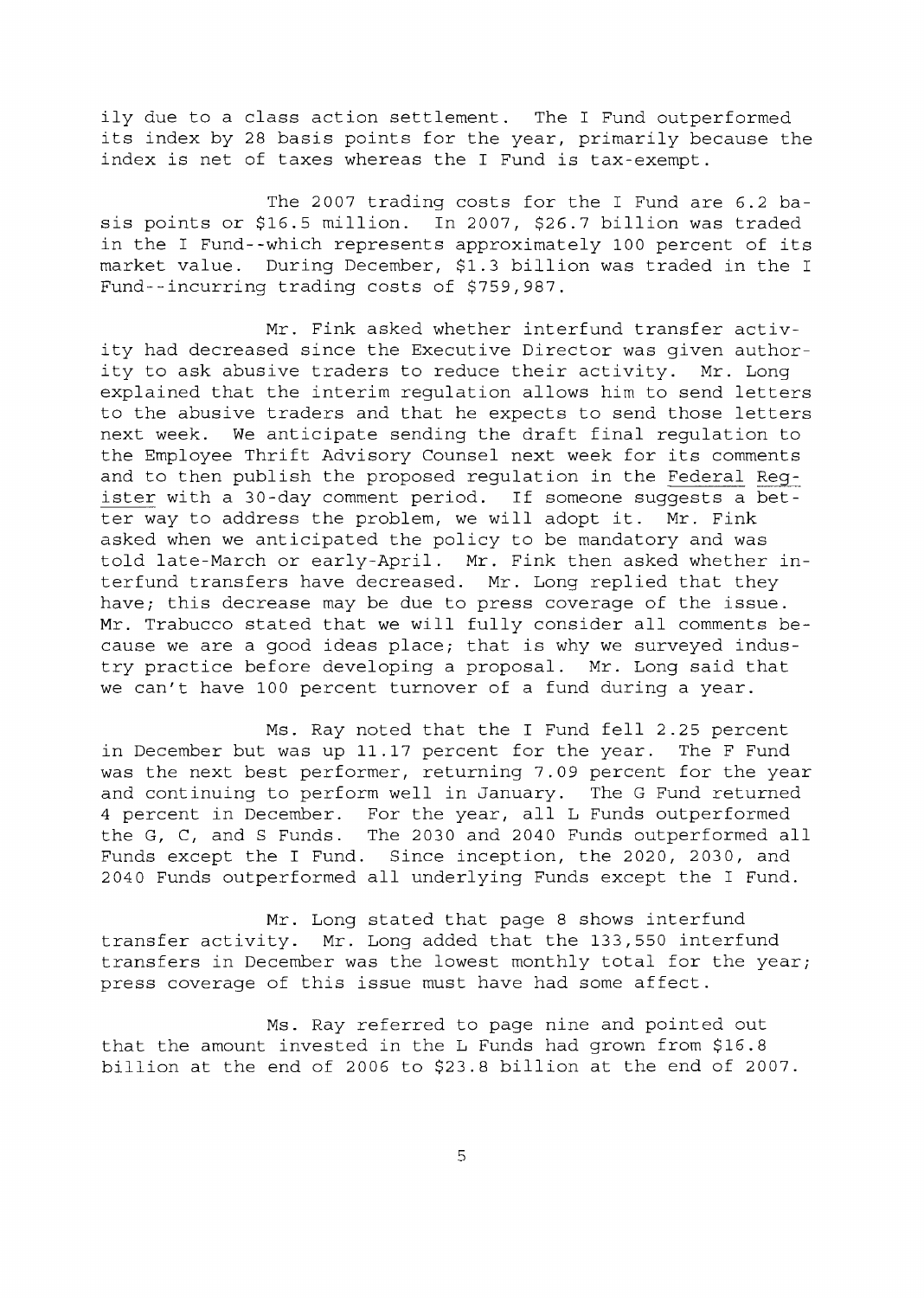The number of participants with L Fund balances had increased from 433,025 to 566,232.

After this discussion, the members made, seconded, and adopted the following resolution by unanimous vote:

#### RESOLUTION

WHEREAS the Federal Employees' Retirement System Act of 1986, as amended (5 U.S.C. § 8401 et seq.) provides that the Board members shall establish policies for the investment and management of the Thrift Savings Fund (5 U.S.C. § 8472 (f) (1) and (2) ); and

WHEREAS the Board members at this meeting have reviewed the investment performance and investment policies of the Government Securities Investment Fund, the Fixed Income Index Investment Fund, the Common Stock Index Investment Fund, the Small Capitalization Stock Index Investment Fund, and the International Stock Index Investment Fund; and

WHEREAS the Board members are satisfied with the investment performance and investment policies of these Funds;

NOW THEREFORE BE IT RESOLVED that the current investment policies for the Government Securities Investment Fund, the Fixed Income Index Investment Fund, the Common Stock Index Investment Fund, the Small Capitalization Stock Index Investment Fund, and the International Stock Index Investment Fund are affirmed without change.

Ms. Ray said that an audit of Barclays' proxy votes showed no exceptions.

Mr. Fink said that he was aware that Barclays lent securities. He had heard that, due to turmoil in the markets, some larger firms had been unable to return the securities they borrowed. He then asked whether we have asked Barclays to verify that it only makes solid loans. Ms. Ray stated that we receive collateral equal to <sup>105</sup> percent of all loans, and Mr. Long stated that we have been in touch with Barclays about this and are closely monitoring it, but have not seen any problems.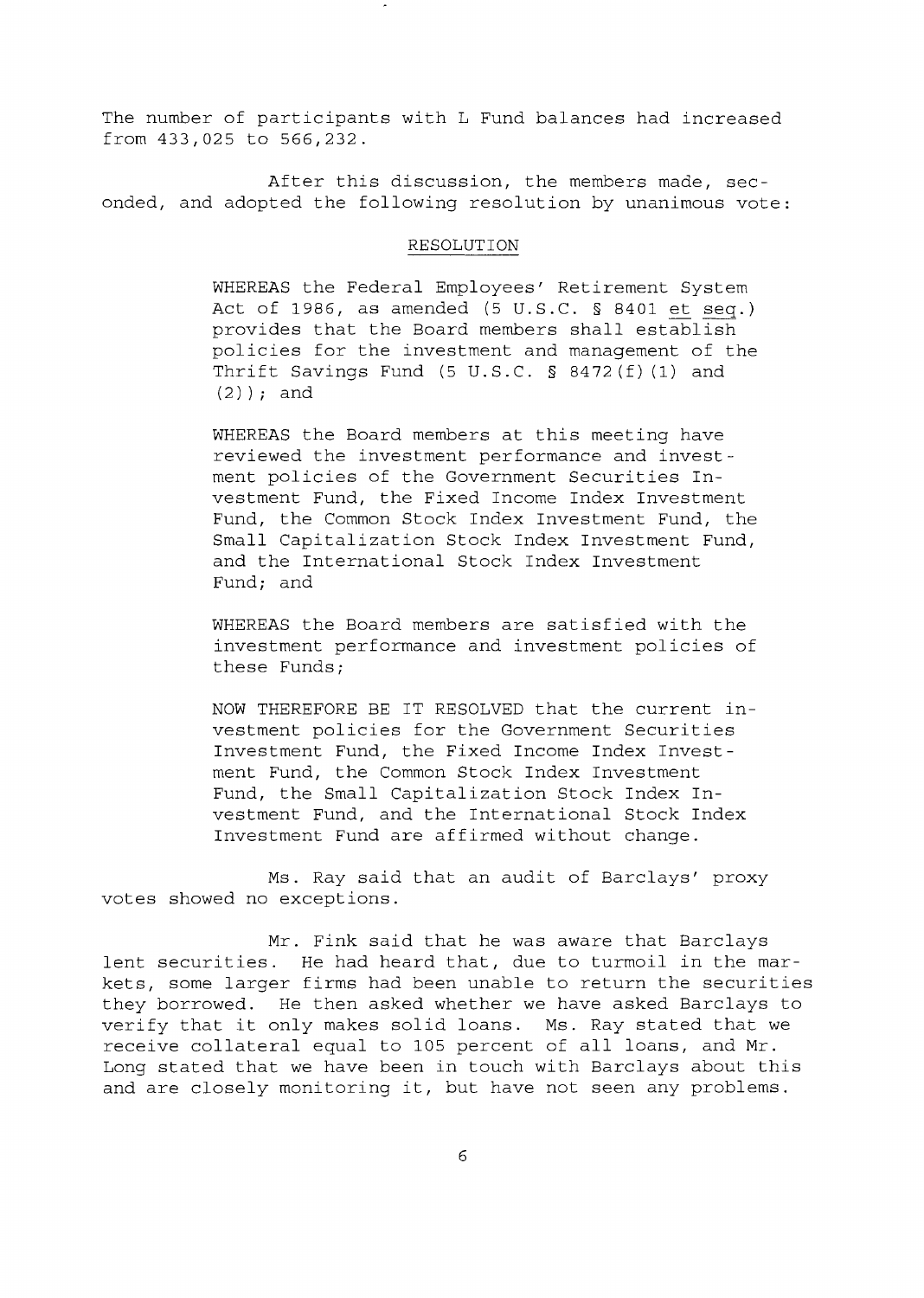## b. Quarterly Vendor Financial Report.

Mr. Petrick reviewed the [January](http://www.frtib.gov/pdf/minutes/MM-2008Jan-Att4.pdf) 4, 2008 memoran[dum](http://www.frtib.gov/pdf/minutes/MM-2008Jan-Att4.pdf) entitled "Quarterly Financial Assessment of TSP's Primary Vendors-January 2008" (attached). He stated that there have been no significant changes since the last report. Chairman Saul asked Mr. Petrick to review by exception-except for the call center which had recently been acquired by The Active Network. Mr. Petrick reported that The Active Network continues with its strategy of aggressive growth through acquisition. The transition from Spherix to The Active Network was seamless. The transition from Spherix to The Active Network was seamless. scheduled move of the Cumberland call center to Frostburg is ontrack. Chairman Saul asked how far it was from Cumberland to Frostburg and whether the call center would keep the same employees. He was told it was approximately <sup>10</sup> miles, that it would keep the same employees, and that it would have access to college students as potential employees. Chairman Saul asked whether the expense of this move would be borne by the TSP and was told that it would not. Ms. Moran stated that the move is scheduled for President's Day weekend and will have no affect on service to participants (the TSP is not open for business on weekends and holidays and the Clintwood call center will have additional staff as <sup>a</sup> back-up) .

We have no real concerns about the financial status of The Active Network. Mr. Long said that because it is <sup>a</sup> private company, it provides its financials under <sup>a</sup> confidentiality agreement, and we must review it in private session. Since this was not on the Agenda for this month, the Board voted to discuss it at the next Board member meeting and also adopted the following policy by unanimous vote:

#### RESOLUTION

Anytime the Agency receives vendor financial data pursuant to a confidentiality agreement, the Board will review that data in closed session during the next meeting that includes the quarterly financial assessment of the TSP's primary vendors.

Chairman Saul asked when the contract with The Active Network expires. Mr. Petrick stated that it expires in March of 2009 and added that Ms. Moran is well into the transition planning process. Chairman Saul then asked when the contract with the Clintwood call center expires and was told 2010.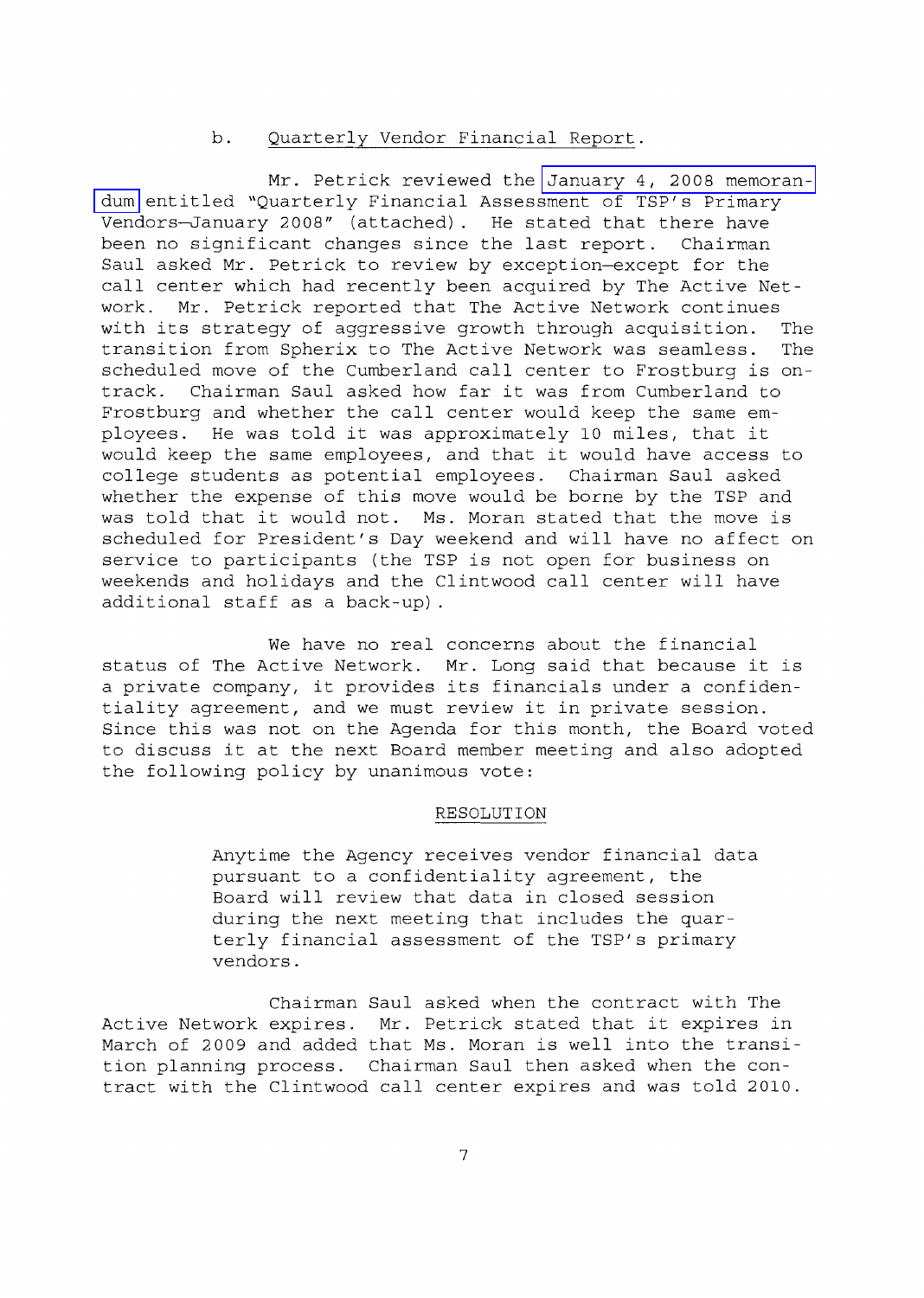Mr. Fink asked when the contract with Switch and Data expires. He was told that we are considering requesting proposals for that contract at the same time we request proposals for the general record-keeping contract. Mr. Long added that the Board will be given an opportunity to review the selection criteria. Chairman Saul inquired about the Agency's financial assessment of Switch and Data. Mr. Petrick reported that it was performing much better. While it had yet to earn <sup>a</sup> profit, its losses were much smaller. Financial status will be <sup>a</sup> criterion in the record-keeping solicitation. But, generally, the IPO gave Switch and Data the results it wanted.

## 4. Audit Status Report.

Mr. Petrick reviewed the January 11, 2008 [memorandum](http://www.frtib.gov/pdf/minutes/MM-2008Jan-Att5.pdf) entitled "Report on audit recommendations 2003-2007" (attached) The report shows the number of audit recommendations the Agency has reviewed since it implemented the new record-keeping system. No recommendations from before this time are still open. Of the 42 recommendations received from the Department of Labor, 20 are closed. Of the 21 from Deloitte and Touche, 17 are closed. Of the 26 from Office of Personnel Management (OPM) , none are closed. Of the 5 from the Government Accountability Office (GAO), <sup>1</sup> is closed. The Agency has, however, complied with most of the audit recommendations. The Agency cannot close an audit recommendation until the auditor returns to complete <sup>a</sup> new review. The Agency rarely non-concurs with an audit recommendation and any non-concur decision is discussed with the Board. The recommendations shown as "open per Agency" are those recommendations we have yet to implement. The senior staff reports on the status of such recommendations each month.

OPM audited the Agency in 2004. OPM had many human resource (HR) related recommendations. Because OPM has not been back, all are shown as open. Nevertheless, the Agency has made good progress toward implementing these recommendations. We've hired the Department of Interior to process personnel actions and have hired an outside consultant to help with writing position descriptions and with hiring actions. We are still working on about 10 of the recommendations. We are developing an overall HR plan, HR manuals, and <sup>a</sup> Human Capital Plan. We anticipate having these in place by the end of 2008. Barbara Torres, the Agency's new administrative officer, will be responsible for overseeing this effort.

Mr. Long proposed making this report <sup>a</sup> regular Board meeting agenda item. He assured the Board that Agency staff is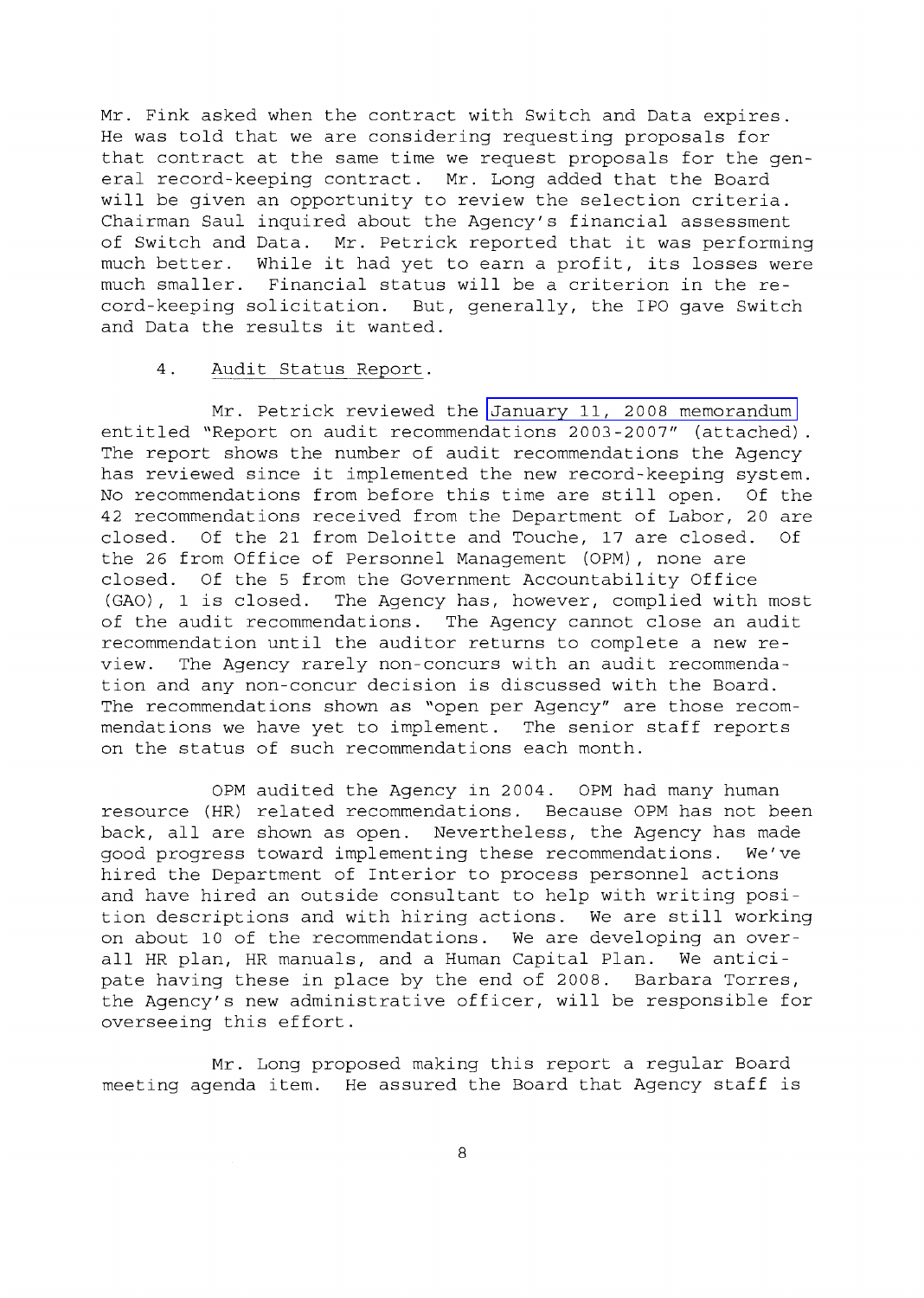well aware of open audit recommendations and is constantly working to implement them. Mr. Fink asked when OPM would be back and was told this summer.

## 5. Board Calendar.

Mr. Long noted that "procurement evaluation criteria" had been added to the March meeting agenda. Mr. Sanchez had asked the Board to reschedule the June meeting to June 23rd. This meeting had been tentatively scheduled as <sup>a</sup> due diligence visit to Barclays. The Board agreed to move the meeting to June  $23^{rd}$ . However, since Mr. Sanchez had had to leave today's meeting early, the Board deferred discussion of the meeting's location until February.

Chairman Saul then stated that it was important the Board members know what they could do to help see the Agency's legislative proposals through to enactment. Mr. Long promised that Mr. Trabucco would give <sup>a</sup> full report in February.

Chairman Saul requested an update on the implementation of the TSP computer modernization plan at the next Board member meeting. He then noted that the switch to account numbers had put <sup>a</sup> stress on the call centers, but stated that he knew Agency staff was working on <sup>a</sup> fix. Mr. Hagerty stated that they were working on fielding a customizable user ID and that he hoped to have this feature available in <sup>60</sup> to <sup>90</sup> days. Chairman Saul asked when the Agency switched from using Social Security numbers to account numbers and was told October  $8^{th}$ . Mr. Hagerty stated that a 13-digit account number was hard to remember and that he and Ms. Moran were working on a customizable user ID. He added that this would require <sup>a</sup> lot of programming, but <sup>a</sup> customizable user ID, coupled with the TSP web redesign project that Ms. Moran is working on, would make the entire system more user friendly. He stated that we will also introduce challenge questions on the web site. Chairman Saul asked whether Mr. Hagerty still believed the switch to account numbers was <sup>a</sup> good idea. Mr. Hagerty replied that it was absolutely essential for security. Mr. Long added that we always balance being user friendly with security, but security must always be the top priority. Chairman Saul reiterated he wanted <sup>a</sup> complete review of the computer modernization plan at the next Board member meeting.

Mr. Trabucco commented on the Agency's legislative initiatives. He noted that Agency staff had remained fully engaged with Congressional staff during Congress' recess. The big